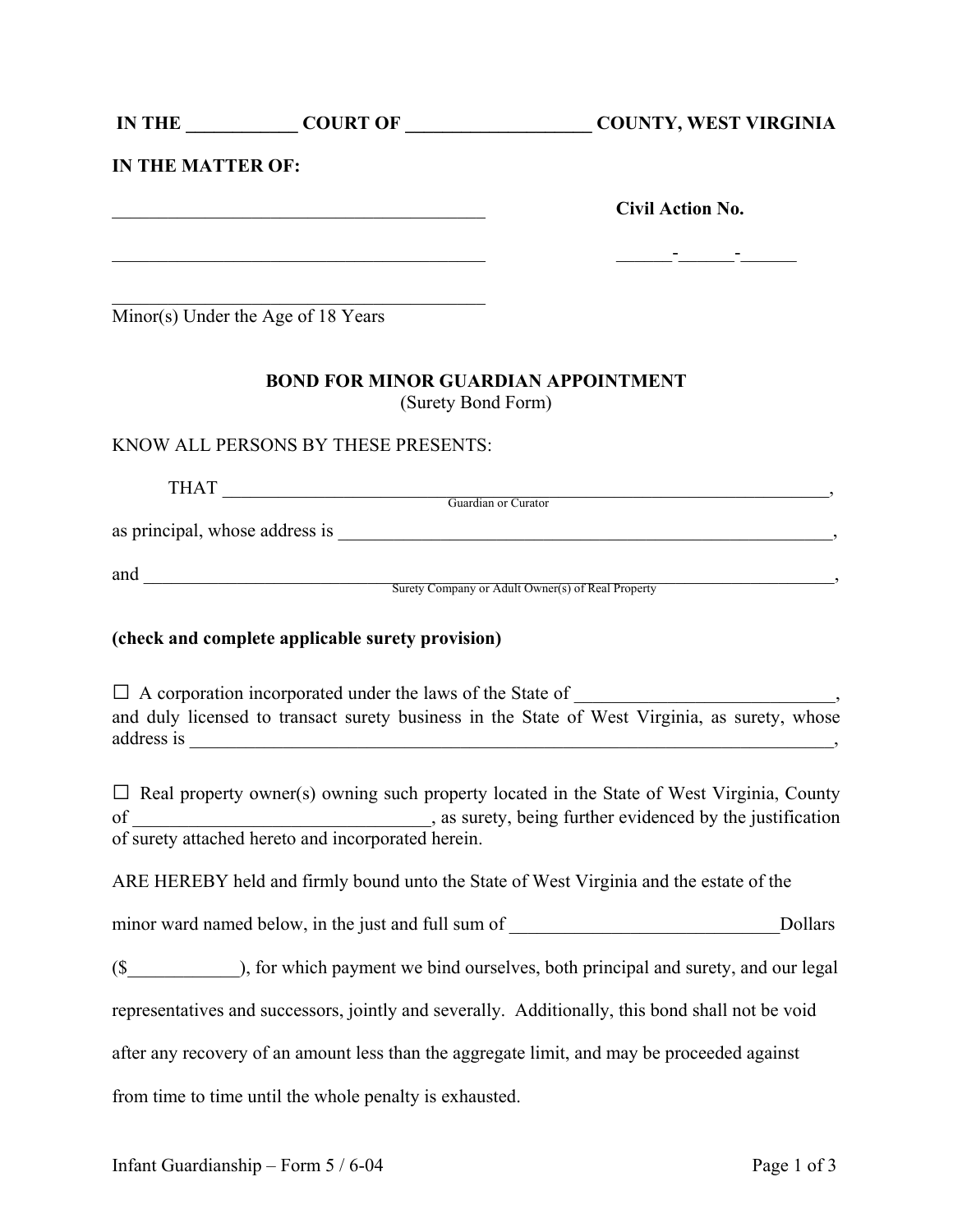## THE CONDITION OF THE ABOVE OBLIGATION IS SUCH THAT:

|     | WHEREAS the above-bound | Guardian or Curator                                                                                                      |
|-----|-------------------------|--------------------------------------------------------------------------------------------------------------------------|
|     |                         | County, West Virginia,                                                                                                   |
|     |                         | on the $\_\_\_\_$ day of $\_\_\_\_\_\_$ , 20, $\_\_\_\_\_$ duly appointed $\_\_\_\_\_$ Guardian / $\_\_\_\_\_\_$ Curator |
| for |                         | a minor under the laws of the State of                                                                                   |
|     |                         | West Virginia, and is required by the provisions of West Virginia Code $\S$ 44-10-5 or $\S$ 44-10-6 to                   |
|     |                         | furnish a bond on the terms and conditions determined and set by the Court.                                              |

 NOW, THEREFORE, if the above-named principal faithfully conforms to and abides by the responsibilities of such appointed office under the laws of the State of West Virginia, together with all amendatory and supplementary acts thereof hereinafter enacted, and all case law decisions now and hereinafter decided, as the case may be; and if the principal, honestly and faithfully applies all funds and property received, and faithfully and honestly performs all obligations and undertakings made pursuant to the provisions of such statutes and laws in the conduct of the appointed office, then this obligation shall be null and void; otherwise, it shall remain in full force and effect.

 By executing this bond, the above-named surety consents to the jurisdiction of the Court in any proceeding pertaining to the fiduciary duties of the principal and naming of the surety as a party respondent.

IN WITNESS WHEREOF, the parties have executed this bond on the day of

 $\overline{\phantom{a}}$ , 20 $\overline{\phantom{a}}$ .